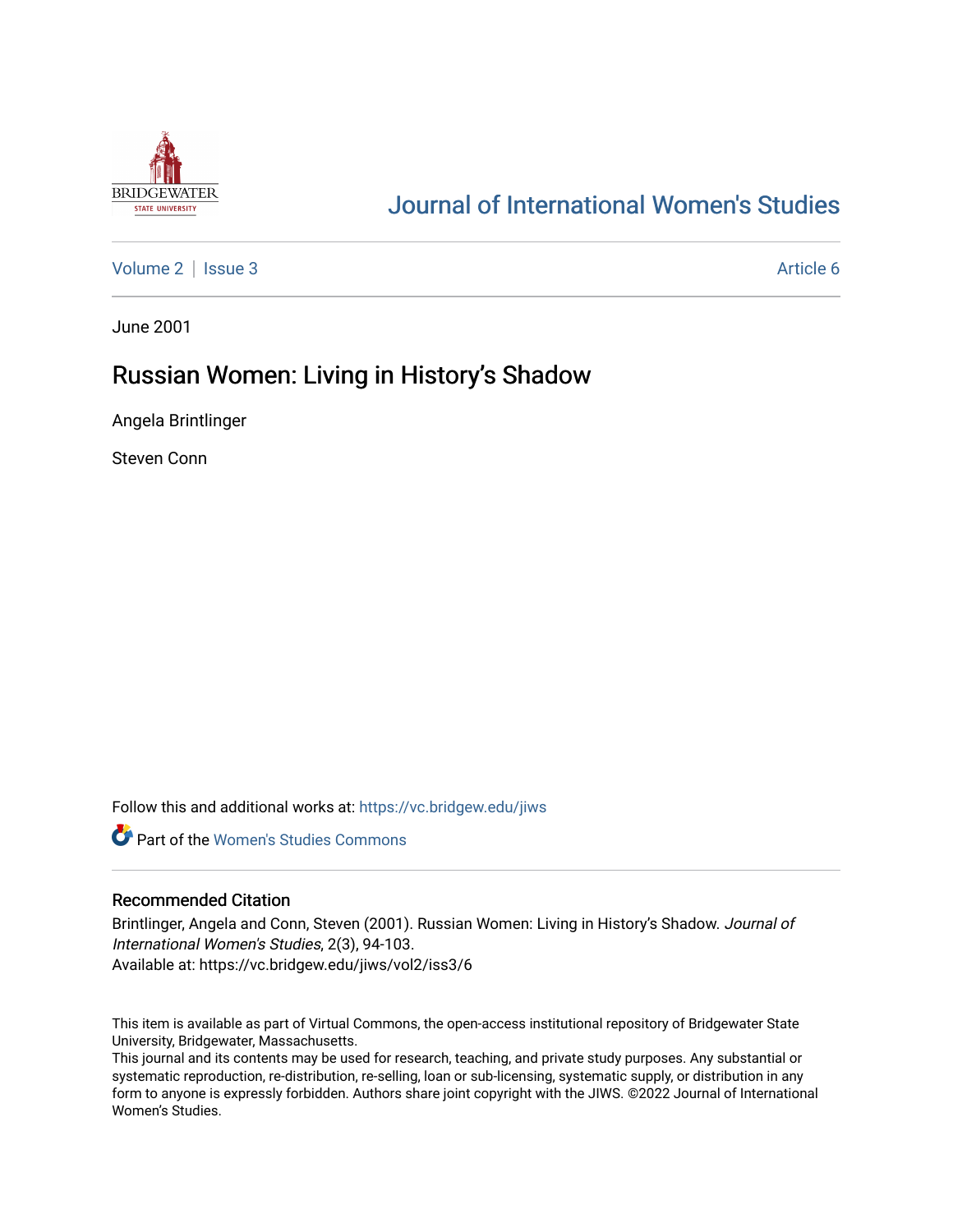## **Russian Women: Living in History's Shadow**

## **Angela Brintlinger and Steven Conn**

Marietta Chudakova is a remarkable woman. A literary scholar of international renown, she has recently left the safe halls of institutes and research libraries for the world of politics. During the 1991 coup attempt, she spent all night at the barricades outside Moscow's "White House." Five years ago, at Yeltsin's invitation, she became a member of the President's Pardon Commission, meeting weekly to consider the fates of prisoners at federal penitentiaries and work colonies throughout Russia. Endeavoring to make a difference through humanitarian work, she has striven to improve conditions in orphanages and children's hospitals in the far-off region of Gornyi Altai. When in December of 2000 President Putin was considering adopting the Soviet national anthem, Chudakova virtually single-handedly led a campaign in the press to prevent this re-Sovietization of society. Chudakova believes that she, as a member of the "creative intelligentsia," has an important role to play in helping Russia find its way toward a democratic society.

Among other things, Chudakova is not is a Feminist. So she insisted recently while lunching at the Ohio State University Faculty Club.

Chudakova embodies the conundrum faced by at least some in the west when they have considered what Russians call "the woman question." On the one hand, in the 20th century Russian women achieved levels of education and professionalization and had access to political power, to divorce, and to abortion that made some western feminists envious.

On the other hand, Chudakova is surely not alone among Russian women of influence and authority who reject categorically the label "feminist." As women now renegotiate their position in a society simultaneously undergoing economic and political transformations, many do not see their situation in the same way that western feminists might, and many Russian women still view "feminism" as a suspicious import from the United States. As Lena, an ambitious twenty-yearold student in St. Petersburg, sees it, feminism is something only for women "with personal problems." Tatyana Mamonova, one of the first contemporary Russian feminists, has argued that "in Russia women's consciousness lags behind the laws, and in America the laws lag behind women's consciousness." Tanya Yevdokimova, 29, a research librarian at the Academy of Sciences, put it more wryly: "The difference between American and Russian women is that American women are fighting to work in the coal mines, and Russian women are fighting to get out of them."

Since the collapse of the Soviet Union, discussions of Russia's "woman question" have tended to revolve around two poles. A salacious, sensationalizing press has broadcast and advertised Russia's new "pornocracy," highlighting the burgeoning sex industry. Some of these reports merely titillated. Others wagged a disapproving finger. Few pointed out the irony that the end of the state-run Soviet economy and the birth of a so-called free market left some women with no other economic alternative. A second direction has been the search, with some success, for Russian women who resemble closely their western feminist sisters. *Ms. Magazine* found its Russian feminist in Mamonova (who was exiled abroad in 1979 for just that crime). Intellectuals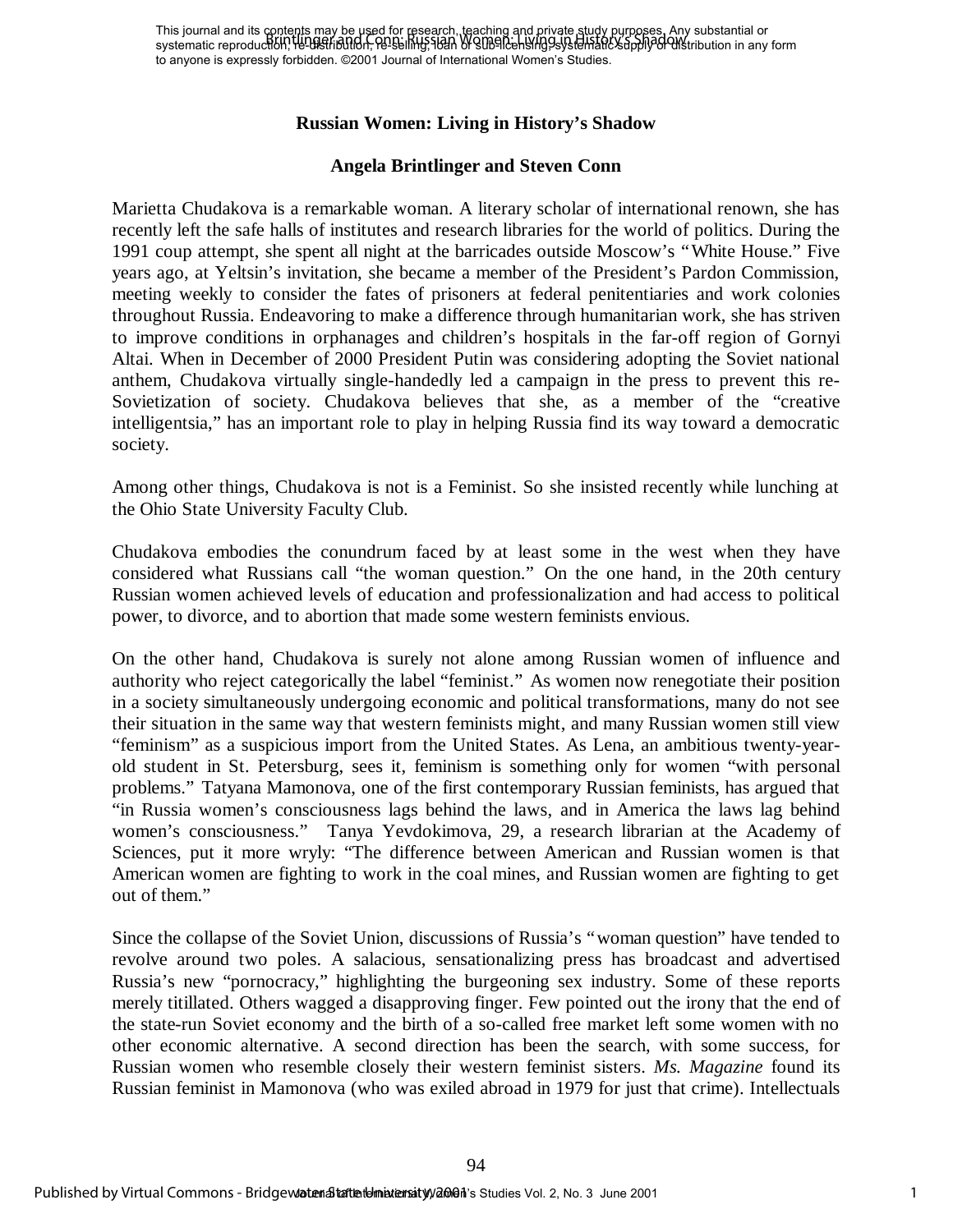such as Tatyana Tolstaya have had the opportunity to state their views from the pages of *The New York Review of Books* and other authoritative American journals - views that are weighty, if in Tolstaya's case ardently "non-feminist." The irony missed in the search for Russian women who fit western style is that such women often choose to relocate abroad. Sexual exploitation and the emergence of western-style feminism, albeit with decidedly Russian accents, are both significant stories of the post-Soviet era. But, needless to say, they tell incomplete tales.

The twentieth century began auspiciously enough for Russian women. The 1918 Bolshevik Family Code guaranteed legal equality for women, and access to divorce and abortion was made far easier than in most western countries. Then in the 1930s Stalin declared, in a gesture that now seems both comic and sinister, that "the woman question" had been solved. At the end of the twentieth century, it was easy to see that Soviet women achieved equality in much the same way that five year plans were always met and grain harvests always exceeded predictions. Stalin's declaration did usher in a nearly fifty year freeze on the discussion of feminist issues - not only had the "woman question" not been solved, it went largely unasked. As Igor, a Petersburg delivery man, explained, "For us the 1930s ended about two years ago."

There has never been one "woman question" in Russia, but rather many. During an extended stay in St. Petersburg in the summer of 1999, we attended a conference on women's issues and interviewed a number of women from all over Russia, trying to ascertain for ourselves the state of the "woman question" in post-Soviet Russia. In our conversations with women, it became clear that as some test the new economic and political waters, as others see their future in the traditions of the Orthodox church, and still others feel ill-positioned to succeed in the new Russia, the historical legacy of life under the Soviet system may prove the most difficult challenge for Russian women to overcome. Our discussions did not provide an answer, but we hope that what we learned can add some complexity and nuance to how the question is asked.

## A Woman's Conference: "Woman in a World of Male Culture"

As he began to speak, First Vice Governor of St. Petersburg Vyacheslav Shcherbakov looked bemused. "Thank you for the invitation to this conference," he declared, "with its rather incomprehensible title." The Vice Governor had come to the quiet halls of the Nevsky Institute of Language and Culture to open a conference entitled "Woman in a World of Male Culture: The Path to Herself." Shcherbakov went on to admit that he no more understood the meaning of "male culture" than he did the need to examine women's place in it. "But," he pronounced graciously, "women know what it means; they know what to call their own conference." Having fulfilled his role of imparting a certain bureaucratic gravitas to the proceedings, Shcherbakov disappeared at the first coffee break, taking most of the television cameramen with him.

On July 15 & 16, 1999, several dozen women largely from Petersburg, but from as far away as Moscow, Saratov, and Tadzhikistan, gathered to consider questions like: "Who said that women and power are not compatible?" "Why does the stereotype that a real woman is not capable of running a business still persist?" "What does women's culture mean in a traditional society?"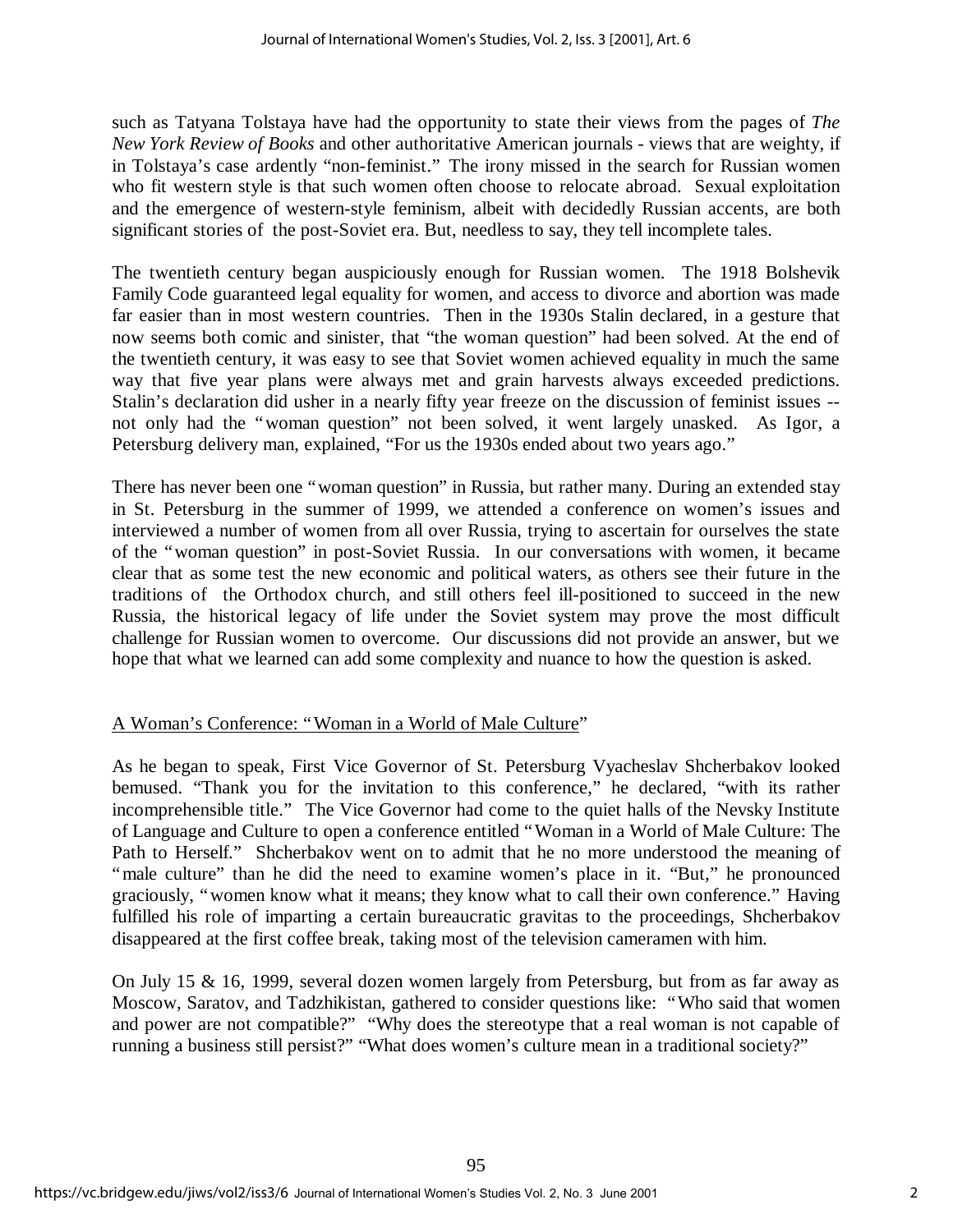That Russian women still find themselves in a "traditional society" is surely true, and Shcherbakov was not the only one who felt confused by the conference. Historian and anthropologist Elena Okladnikova reported that even women don't quite understand the point of conferences on women's issues: "A young journalist from Radio Russia called me the other day to ask about the conference, and after I'd explained that we were gathering to talk about women's place in contemporary society, she continued to ask, almost plaintively, 'But why? I still don't understand. Why is this necessary?'"

The conference was something of a hodge-podge, ranging over a variety of disparate topics. But as Galina Fortunatova, president of the Filosofova Women's Humanities Institute and one of the conference organizers, stressed, bringing people of various disciplines together was a major goal of the event. "We need such events," she stated, "for our own intellectual pleasure." Fortunatova's "intellectual pleasure" had a certain urgency, however. "Right now the patriarchal-conservative culture is very strong," she explained, and "we are experiencing a 'retreat backwards'."

The women at the conference - scholars, government advisors, journalists, and teachers - ended the event by discussing an issue of concern to them all: women and power. The representation of women in political positions has fallen considerably since the demise of the Soviet Union. Tatyana Dorutina of the St. Petersburg League of Women Voters pointed out that while 75% of middle-level government jobs are now held by women, and 82% of the lowest government jobs employ women, in elected positions, women are virtually absent. Natalya Yevdokimova, a petite woman with sharp features and a penetrating voice, and in 1999 the lone woman on St. Petersburg's 49 member city council, put it bluntly, "It is very difficult to work in a male collective. You have to be a head above everyone else."

Perhaps Shcherbakov should not have been so perplexed. In addition to his vice governorship, Shcherbakov heads the Commission for Improving the Position of Women in St. Petersburg, an organization attached to city government which brings together women from education, business, and other sectors.

If in the United States social problems have generated social movements, then in Russia social problems still generate government-sponsored commissions. This is another legacy of life under the Soviet system. After Russians recovered from the exaltation of pulling statues of Stalin down, they realized that the only people who had any experience actually running a country were, for better or worse, the now former apparatchiks of the Soviet Union.

Svetlana Yakovleva is such a person. Fifty years old and trained originally as a mechanical engineer, she too has a job in local government, with a wonderfully Soviet-sounding title: Head of the Department of Social Prognostication in the Social Development Agency of the Committee of Labor and Social Defense of the Population of the City of St. Petersburg. She is also the managing secretary of the Commission for Improving the Position of Women in St. Petersburg.

Svetlana's Commission, created in June, 1997, minced no words in its founding document: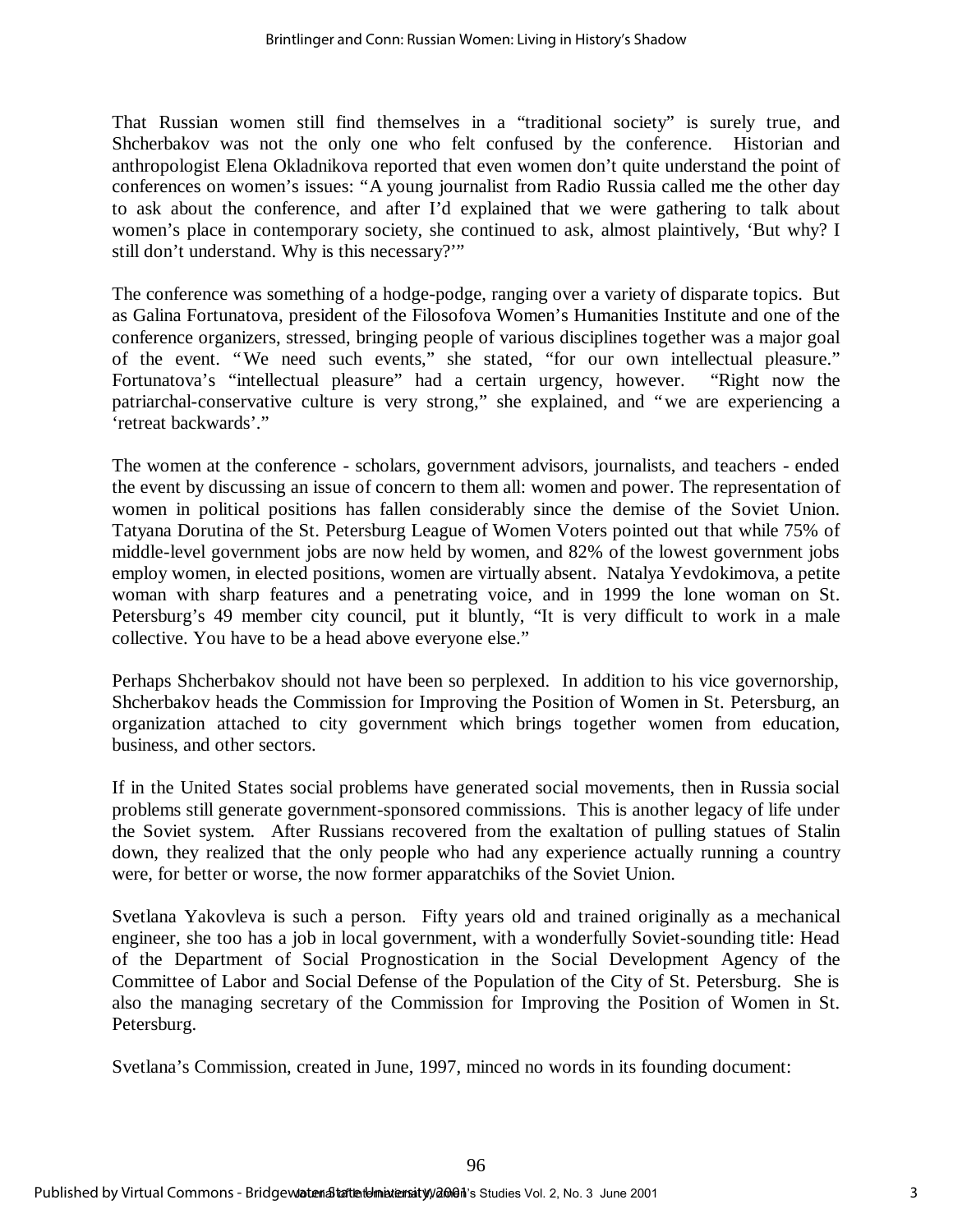"The women of St. Petersburg are full-fledged citizens who have high levels of education and employment qualifications. However, it is onto the shoulders of women that the most laborintensive and presently unprestigious aspects of life fall: housework and the raising of children, health care, education, social resources, culture, and others. The burden of the socio-economic costs and political changes which have occurred in our country has fallen heavily onto women, and this has led to a severe worsening of their position."

While Svetlana takes a certain patriotic pride in the fact that "an article about equality of rights and opportunities has been in our Constitution since 1978, one year before the United Nations' Convention of 1979," she acknowledges readily that Soviet women had to live with the "double burden" of working both inside and outside the home. In post-perestroika times, that burden may have become worse. Women remain stuck at the bottom of the employment ladder, and without the paternalistic protection of the Soviet state, they can now be fired, or discriminated against, even more freely. As Svetlana pointed out, "women have more work at home, and men know this. That's why they don't put women in higher positions."

To address this "worsening" situation, the Commission is charged, almost kaleidoscopically, to work on equal legal rights for women, equal participation in government and political life, equal access to employment and financial resources, improvement of health care for women, ending violence against women, and supporting girls and young women in the areas of education, health, and family life.

Its elaborate ten-page plan of measures to be taken reflects the lingering legacy of Soviet political culture and divides responsibilities up between a bewildering variety of agencies, committees and commissions - nearly two dozen by Svetlana's count. Yet both the Commission, and the conference, in their apparently simple demands for women's equality, underscore in two senses that many Russian women do not view their problems and the solutions to those problems in quite the same way that western women might.

First, the very notion of what "equality" means is not self-evident. For Svetlana, for example, "the fact that women are more busy at home shouldn't be an issue at work. There should be no allowance for the fact that women are burdened at home." Marina Dibrova of the Nevsky Institute, an organizer of the women's conference and a woman who is succeeding in the new Russia, is deeply suspicious of the word equality because it is still too redolent of Soviet era rhetoric: "I don't want equality," she says, "Under the Soviets we were all 'equal,' but some people work hard, some are lazy. In the old system, the result was the same. I don't want that." For women like Marina, the very language of equality remains too poisoned to be used.

Second, the Commission stands as a reminder that many Russians still see change as being a strictly political process that emanates from the top, through governmental structures. A feminist movement culture, of the kind that has helped drive change in the west, is still nascent in Russia. "There's the answer to your question about a women's movement," Tanya Yevdokimova tells us with both sadness and sarcasm. We are standing in front of the grave of Galina Starovoitova, strewn with sashes and bouquets from people like the Gorbachevs and the Rostropoviches. Starovoitova was the highest flying female politician in the Federal government, and for her success and visibility she was assassinated in November, 1998. For Tanya, the killing was a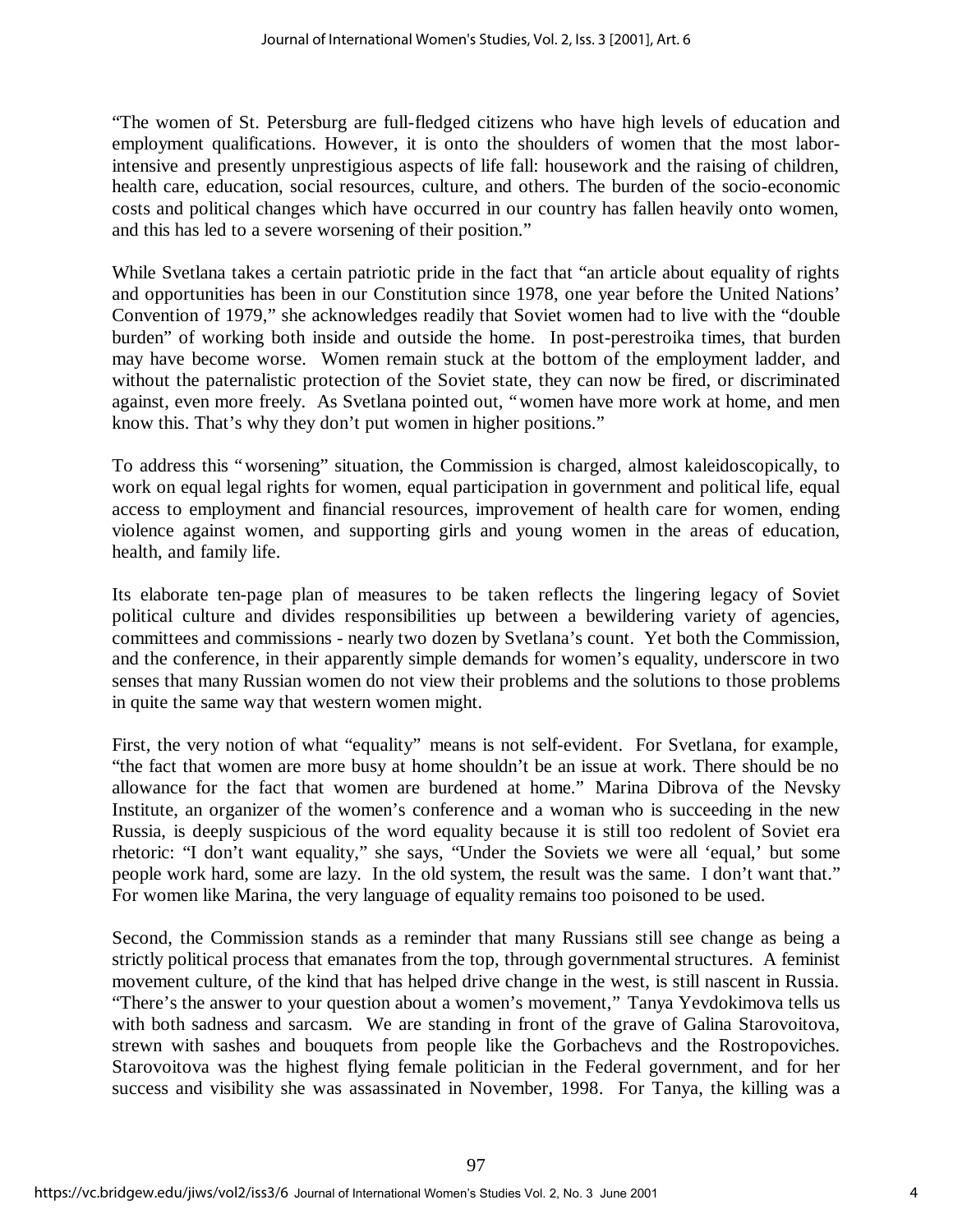sobering reminder of the difficulties and risks women still face in the male world of politics: "She caused too much trouble, so they killed her. This was a message for women in politics."

#### Whores and Madonnas

It was one of those perfect glasnost moments. Early in 1987 Phil Donahue brought his particular brand of televised talking to Moscow to demonstrate to Russia a world of broadcast possibilities they had never dreamed of. During one of the shows, he asked a woman in the audience a question about sex. She responded: "We have no sex in Russia," and the audience burst out laughing, leaving a befuddled Donahue with a microphone limp in his hand.

As Tanya recalled this episode to us, she explained that under the Soviets, "women's sexuality and femininity were never discussed." Pregnancy was certainly encouraged, she points out, but she feels that pregnant women were, and still are, viewed suspiciously and treated badly, "even if the pregnant woman's wedding ring is in full view." Their bellies show evidence of sex to a disapproving world.

There is an extraordinary history of private and family life in the Soviet Union still to be written, a history of communal apartments, of children taught to inform on their parents, of the state apparatus a third person in every couple's bed. In 1918 Bolshevik Aleksandra Kollontai summarized how women would achieve emancipation when she wrote "a woman should learn to look for support. . .not from men, but. . .from the state." Under Communist rule, a woman could report a cheating husband to the local party boss, and the husband might well be fired from his job. But as Tanya points out, "it is a little unnatural to bring the government into the bedroom."

While Soviet women had easy access to abortion, they had virtually no access to other forms of contraception and virtually no access to information about sex. The vanguard revolutionary state promulgated sexual mores that would have pleased the most prudish Victorian. Articles appearing in official publications as recently as 1980 told readers that the "ideal duration of the sexual act" was roughly two minutes and that any man who held back to increase his partner's pleasure risked doing terrible damage to himself. Tanya chuckles when she remembers her own high school course on "married life," an innovation in Soviet schools in the 1980s, which addressed important questions like "who should take out the garbage," but never mentioned a word about sex.

Enter, to fill this void, a proliferation of pornography on the one hand, and a multitude of advice books and manuals sponsored by the Orthodox Church on the other. The former has been much reported in the western press, and without question the pornographic turn that Russian culture has taken, masquerading often as "sexual liberation" or as part of the "new freedom," is disturbing.

Even in the mainstream economy, women now find themselves subjected to astonishing sexual discrimination. "Help wanted" notices in newspapers routinely specify age and physical type when looking for female workers. Inna Denisenko, an assistant theater director in her mid-30s, is emphatic that for older women, job opportunities in the private sector are difficult to come by. As for young women, she says cynically, "they can always find jobs as waitresses, secretaries,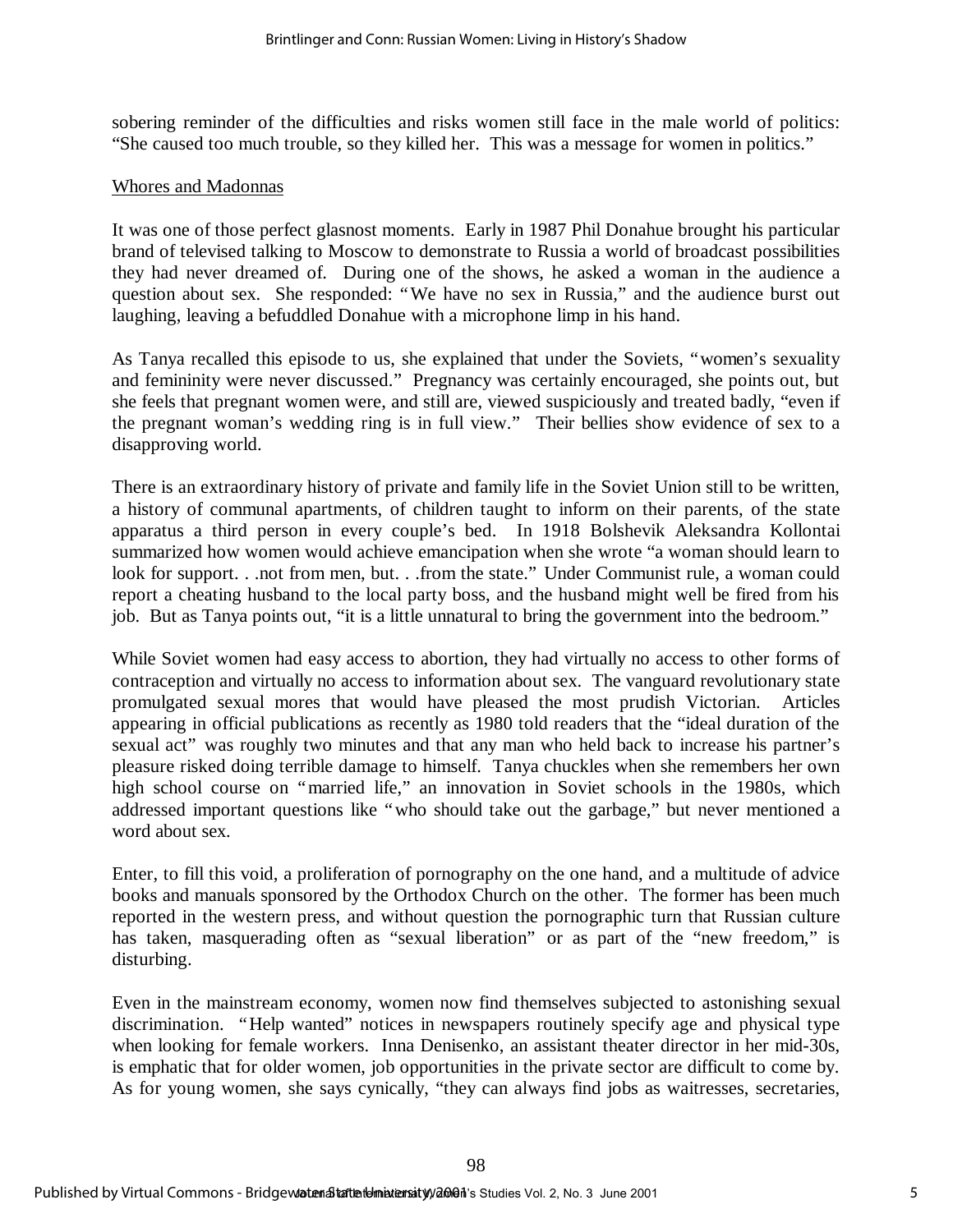dancers and so on." Inna's sense is backed by statistics provided by Commission Secretary Yakovleva: 70% of the officially registered unemployed work force of St. Petersburg is comprised of educated women 40 years of age and older. "Now what's needed," she admitted, "are young, attractive women." And indeed, young women in St. Petersburg in the summer of 1999 wore their skirts short, their fabrics sheer and clingy, and their heels precariously high. For many women, variations on these sartorial themes have become the dress-for-success uniform in the new Russian economy.

What may prove at least as significant for the future of women in Russian society, but which has been less remarked upon in the west, has been the return of the church to the center stage of Russian life. One can sense the revitalization of the church by merely walking around Petersburg. While many buildings are abandoned and crumbling and roads look permanently pitted, lavish sums are being spent restoring and re-gilding the city's churches. St. Petersburg's Kazan Cathedral symbolizes, as perfectly as any, the re-emergence of the church in Russian life. The magnificent 18th century neo-classical building sits off Nevsky Prospect, a semi-circular arcade of Corinthian columns reaching out to embrace the street. The building also embraces a central tension of Russian life in the past several years. The Soviets turned the cathedral into a museum of the history of religion, a didactic monument to state-sponsored atheism. Recently the Russian Orthodox Church has regained control of the building, and so therefore, just at the moment, the museum and the church sanctuary must share space, each glowering at the other across the cathedral's central aisle. If, in the Soviet past, the state had been the most important institution in shaping women's lives, then in the Russian future, the church may take on that role.

At one level, the return to the church is an expression of "Russianness," a desire to shape a new sense of national identity by reaching back to the one institution that pre-dates the Soviet era, and which for many stands as a symbol of opposition to that regime. Yet from a feminist point of view, the very nomenclature of the Orthodox Church gives one pause. Its all-male hierarchy is headed by a "patriarch," and that term conveys a good sense of the place of women in the church. Needless to say, women can't be priests, but they are also not permitted to enter certain areas of the newly refurbished churches. They must cover their heads upon entering a church, and it is not uncommon for women to be chased out of churches for wearing pants or lipstick. Tanya, for one, can't understand why women should be drawn back to Orthodoxy. While she is in no way nostalgic for the Soviet Union, she points out, "under the Soviets, we tried to achieve equality for women. Now the church wants to put women back . . . in the 'golden cage.'" It is no coincidence, Galina Fortunatova argues, that with the return of a general unemployment for the first time since the early 1920s, the patriarchal myth of woman as the "keeper of the hearth" has returned as well.

A plethora of church literature, widely available in cheap paperback editions, offers women a critique of modern Russia, and proposes solutions straight out of the middle ages. *What Every Girl Needs to Know*, for example, is a manual for teaching Orthodox girls how to live in the secular world, presented in the form of conversations between a mother and her eldest daughter Nadenka as the girl grows up.

Nadenka and her mother talk about all sorts of topics, from the usual "where do babies come from?" to the evils of television. Nadenka's mother worries about her daughter's computer class in school, since as she has read somewhere, "sitting in front of a computer is very dangerous,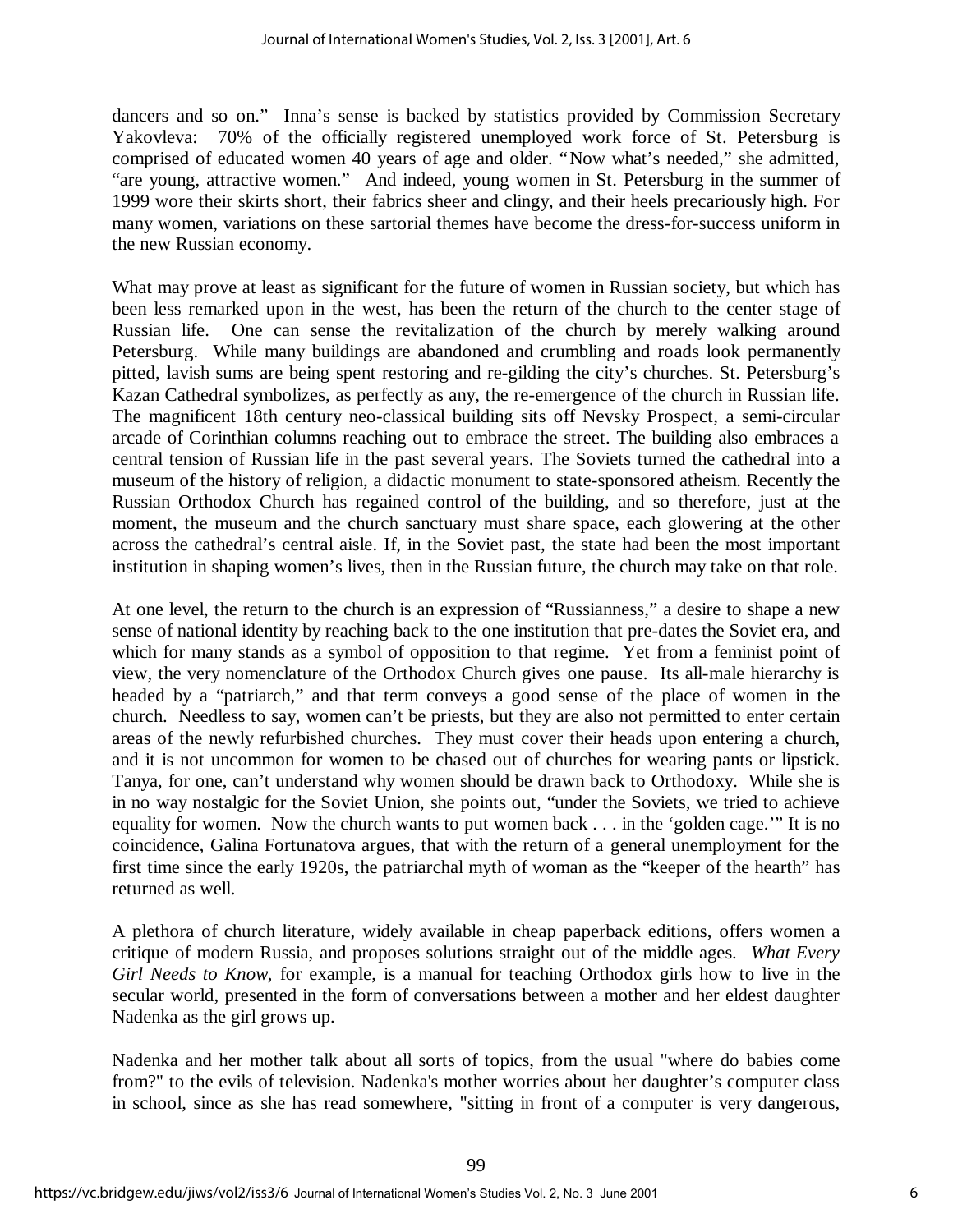especially for girls. Eighty percent of women whose work is connected with computers are unable to give birth to healthy children."

Beyond the advice she gives her daughter, Nadenka's mother is herself an object-lesson for the way women should reorient their lives in a post-Soviet, neo-Orthodox Russia. She has a higher education, but gladly abandoned her profession so as to spend her days making her family of four children happy, leaving their father (absent entirely in the book) to support them all. Thus, when Nadenka comes to write an eighth grade essay on "The Choice of a Path in Life," motherhood is the obvious, Orthodox answer.

Those who want authentically medieval advice turn to the anonymous 16th century *Domostroi*, or "Rules for a Russian Household," which is now widely available in cheap new editions. It is certainly an interesting historical artifact. As Carolyn Pouncy, who translated the *Domostroi* into English in 1994, wrote, "the *Domostroi* opens a window on a world that. . . has long since disappeared." But our edition, purchased for about eight cents at the Hermitage museum shop one of the few items for sale that was affordable, even cheap, for ordinary Russians - did not present the *Domostroi* entirely as an historical curiosity. There is something insidious about a book which provides, among other things, specific instructions on the correct way for a husband to beat his wife.

It is impossible to know how seriously readers take this kind of advice. But as Svetlana Yakovleva, herself now a church enthusiast, insisted: "Women are all believers." Whether or not Russian mothers and daughters are actually looking to Nadenka and her mother as models, they are faced with a new dilemma. Under the Soviets, women never had the opportunity to discuss the meaning of their gender identities. Now that they have the chance to do so, they are caught between the rock of pornography on the one hand and the hard place of repression masked as "tradition" on the other.

#### Left Behind

For Nadya Semakina, 35, the old system might well have worked. Born in the Udmurtia region of central Siberia to peasant parents who worked on a kolkhoz, a collectivized farm, she moved to Izhevsk where she found work in a large factory making, among other things, Kalashnikov rifles. After a few years of this, and of enthusiastic Komsomol work recruiting new members for the party, she was sent by the factory directors to Leningrad State University to study the History of the Communist Party.

That a daughter of peasants from a Siberian ethnic minority could have the chance - at state expense - to study at one of the most prestigious universities in the country was one of the benefits of life in the Soviet Union. Nadya's plan had been to return to her factory, degree in hand, to enjoy a life of job security and modest comfort.

Under the Soviet system, the autonomous republics - places that weren't big enough to be their own Soviet Socialist Republic but were too small to be neatly digested by Russia - functioned much like distant colonies, enriching the central state in Moscow and in return receiving the benefits of Sovietization. Such a place was Udmurtia, which was developed as an outpost of the Soviet military-industrial complex. After the collapse of the empire, these places have been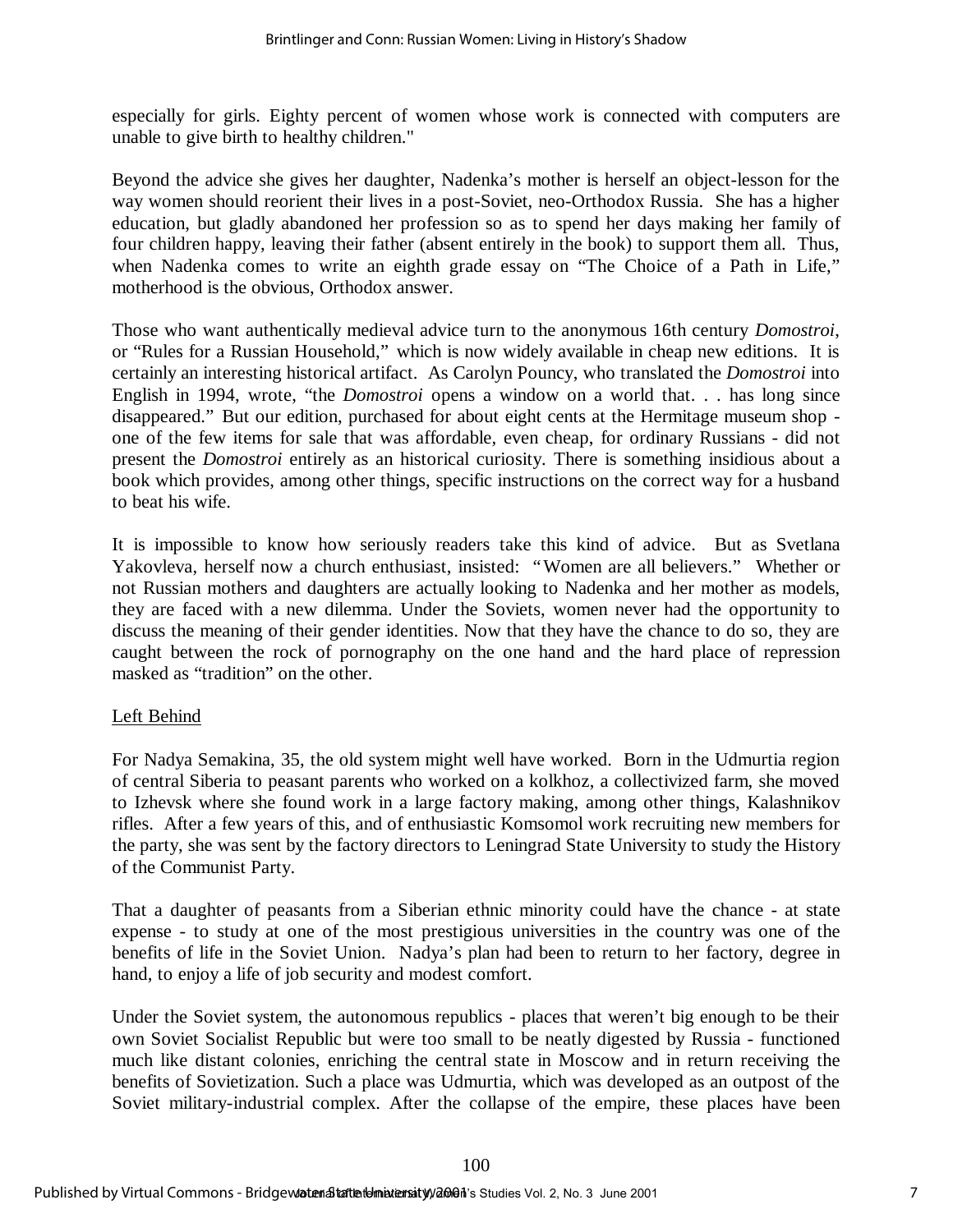hastily and unceremoniously abandoned, left to negotiate their futures with a central government that no longer has much use for them, nor interest in them.

Nadya has the high, wide cheek bones of the Udmurts, a Finno-Ugric people. She laughs easily, a musical, infectious laugh which, like her face, makes her seem more open than the Russians of St. Petersburg. It also belies the fact that her life has not unfolded the way she thought it would.

She took her degree in 1990, after Gorbachev cancelled the national history exams, after the whole notion of "the history of the communist party" had been discredited as a tasteless joke, and after her factory back in Udmurtia had any use for most of its workers, much less a woman with a degree in Communist Party propaganda. She returned to Izhevsk and found work teaching at a technical high school. Stuck there, she was earning 900 rubles a month, roughly \$36 in 1999.

Nadya was a true believer, and she has had to cope with twin disappointments. The last ten years have demolished every article of faith she grew up with. In its place, there has been little, and she stands as one of the many women for whom the promise of a new Russia has remained unfulfilled. Perhaps not surprisingly, she too has turned to the church, albeit quietly and tentatively. A former candidate for membership in the Communist Party, Nadya was recently baptized, and like many other Russian women nowadays she wears her gold cross around her neck at all times. "The Russian people have always been devout," she says by way of explaining the transposition, "and when the Bolsheviks came to power, they transferred their belief from God to the leaders. . . .And when people saw you couldn't believe those leaders, they returned to the church."

Perhaps because of her Soviet education, which taught that the "woman question" had been solved, perhaps because of the traditional society in which she was raised, Nadya does not see her problems, or indeed any of the hardships that have beset Russian women, in "feminist" terms. While she thinks individual women might enter politics "if a woman is not fulfilled in her home life, if she needs something more," she can't envision a larger women's political agenda.

Whatever anger Nadya felt at being "betrayed" by the Soviet Union has now melted into a gentle sadness. She describes this in a way which aptly summarizes both a sense of the past and the present by saying "under the Soviet system we believed that at any moment the bright future would arrive. And then the future kept moving farther and farther away." Nadya, like many Russian women, was caught standing on the fault line as the tectonic plates of history shifted.

\*\*\*\*\*

A lot has happened in Russia since the summer of 1999. The west continues to view the sudden transfer of political power and the new reign of Vladimir Putin with some combination of suspicion, confusion, and anxiety. But for Russian women, one suspects that the challenges and aggravations of daily life, and their perceptions of their own economic and political autonomy and power, have changed little.

The biggest and most sinister news to have come out of Russia recently is Putin's closing of the independent television station NTV. This encroachment on a free press has been greeted in the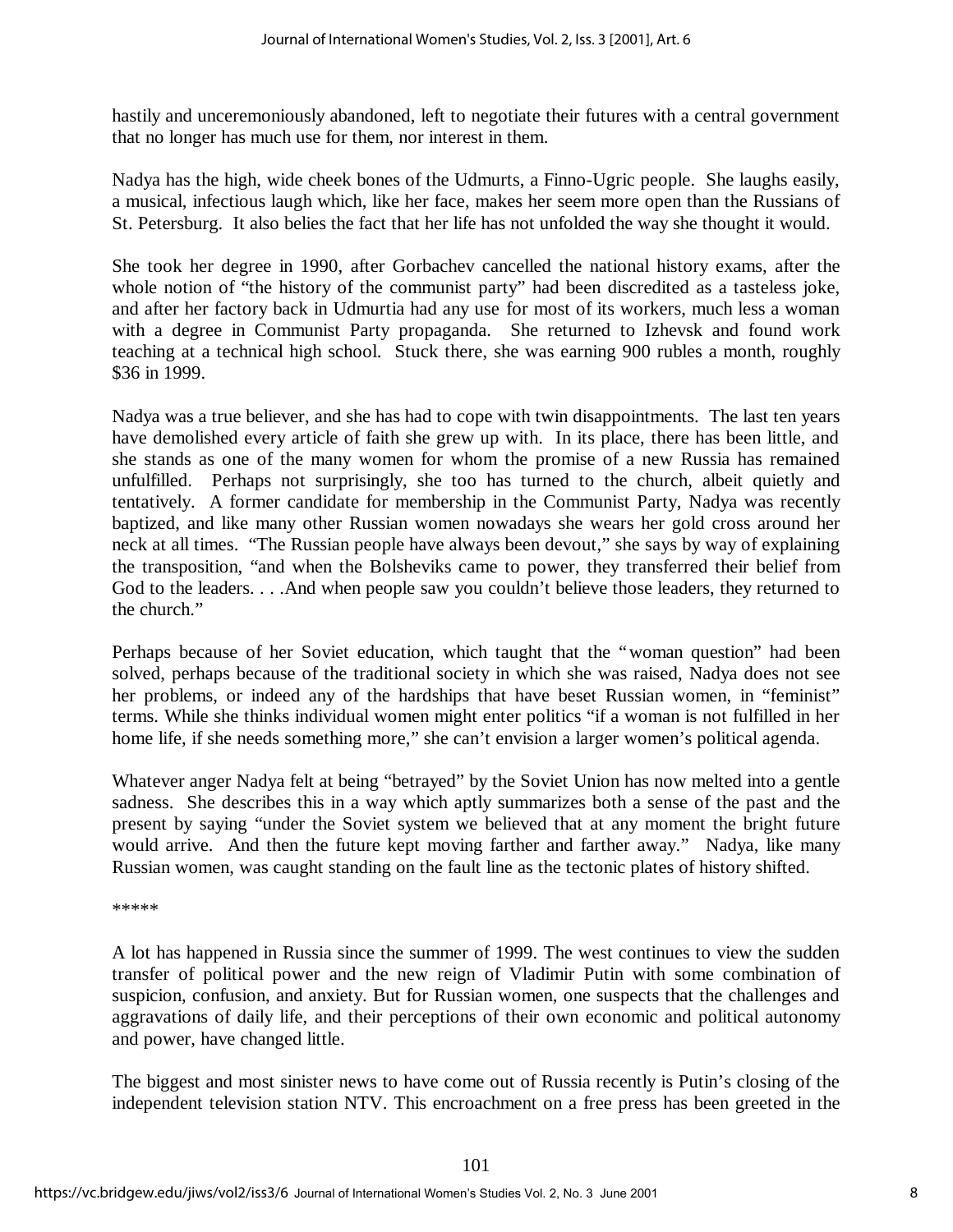west with alarm and protest. Marietta Chudakova had a different take on the situation. In her mind, NTV was itself to blame for not behaving responsibly and with a certain measure of restraint in its attacks on the government.

That a self-described "creative intellectual" and opposition figure like Chudakova could impart some measure of blame on NTV for its own demise might come as something of a surprise. Yet it underscores once again how these issues are viewed differently in Russia and in the west. The "woman question," then, needs to be asked in the context of how Russians have adopted and adapted certain western ideas. The challenges faced by Russian women, as they negotiate their way through both a new political culture and a set of economic convulsions, remind us that in the west even oppositional movements have grown in the philosophical soil of the 18th century Enlightenment. Ideas about individual liberty, civil rights and an individual's responsibilities in a democratic society may have been framed, at least in the United States, by slave owners and aristocrats, but these same ideas have proven just as inspiring and subversive to abolitionists, civil rights marchers and anti-Vietnam protesters.

It is these political traditions, and the institutions built by them, that have come imperfectly and incompletely to Russia. Peter the Great brought the Enlightenment to Russia in the early 18th century when he built the city that still bears his name. Yet enlightened as he might have been, he was also a despot who built his city in a fetid swamp on the bones of thousands of serf laborers. Fittingly, among the first buildings to be put up in "the Venice of the North" was one that quickly came to be used as a prison. Feminism in the west has been built upon these same principles, but Russian women don't quite have those traditions upon which to draw.

The Soviet Woman, in Nadya's words, "was first and foremost an outstanding industrial worker." Heroines for young Soviet women came in two kinds: the officially lauded worker, whether on earth like the famed tractor driver Pasha Angelina or in space like the first cosmonaut, Valentina Tereshkova, or the "heroine-mother," who gave birth to many children in the years after World War II, helping to rebuild the human resources of the Soviet fatherland. Now women talk about "self-realization" - a concept which seems to include happiness in personal life as well as the ability to follow one's own professional and educational interests. As Elena Okladnikova re-interpreted the subtitle of the women's conference, "the path to herself means the possibility of becoming a human being." Through most of the 20th century, what discussions there were about the notion of equality revolved almost entirely around the question of labor. Tanya Yevdokimova is not the only woman to tell the coal mine joke. It is a standard refrain, a humorous shorthand for Russian women to summarize the circumscribed nature of what equality meant. "Self-realization" and "becoming a human being" sound at once grander, more vague, and more basic, and one wonders, in the new Russia, who will replace Pasha and Valentina as models of fully-realized women.

Whatever else their history has done to them, it has left Russians superb ironists. July 22 is the birthday of Nikolai Chernyshevsky. Chernyshevsky spent time in a czarist prison where in 1863 he wrote the influential, proto-revolutionary book *What is to Be Done* - a book, as it happens, whose plot revolves around the problem of women's equality. We were reminded of this anniversary by the electronic message board in a St. Petersburg subway station in 1999, which then flashed, "136 years later and we're still asking 'what is to be done?'" Russian women, in particular, find themselves just learning how to ask that question.